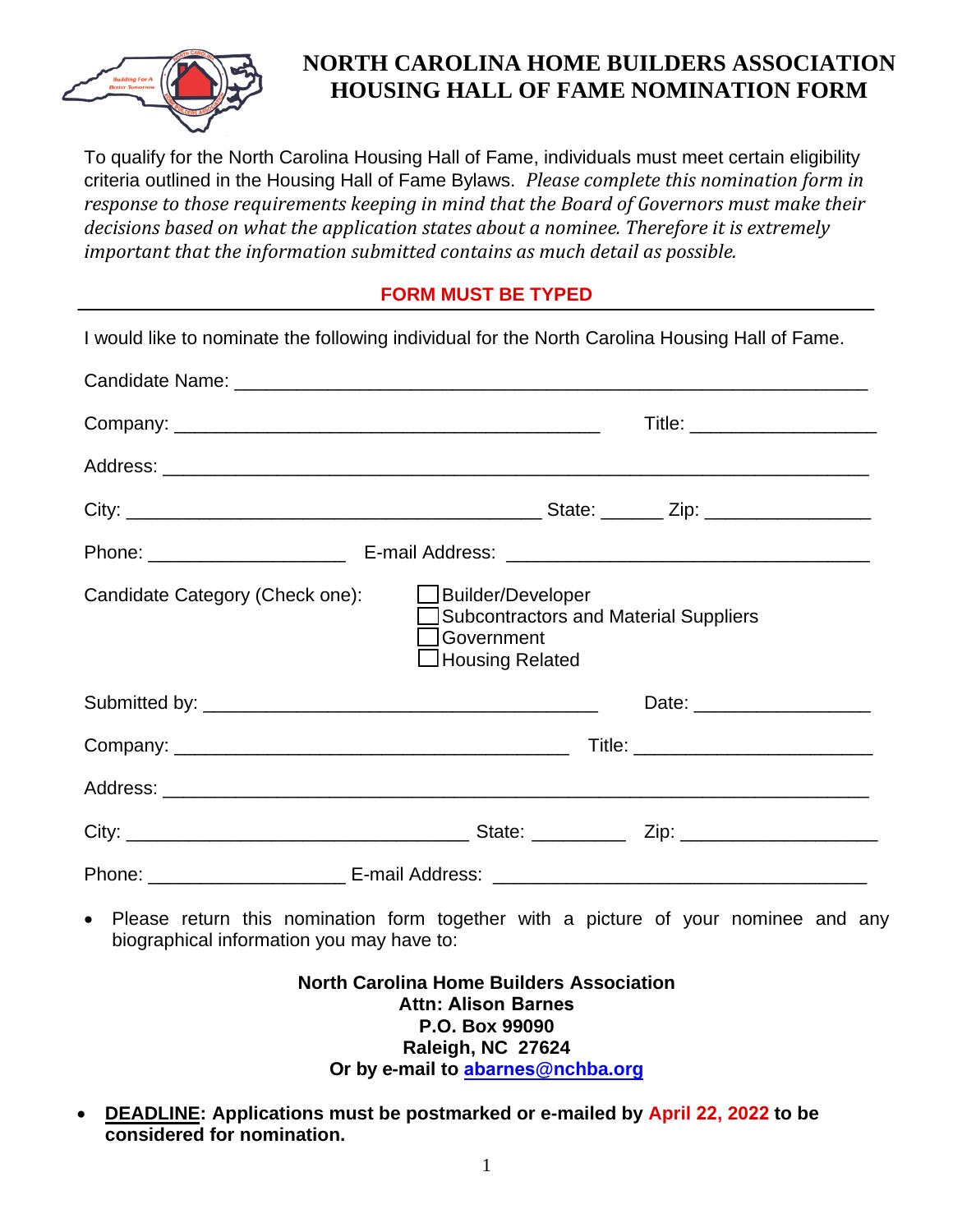**Please answer N/A if the question is not applicable to your nominee. Please type all responses.**

1. Describe the positive and/or significant contribution(s) the nominee has made to the housing industry in North Carolina, including any articles published or books written.

2. What services(s) has the nominee performed for his/her local, state and national association (e.g. service as an elected officer and/or committee work)? Give the number of years of service in each case.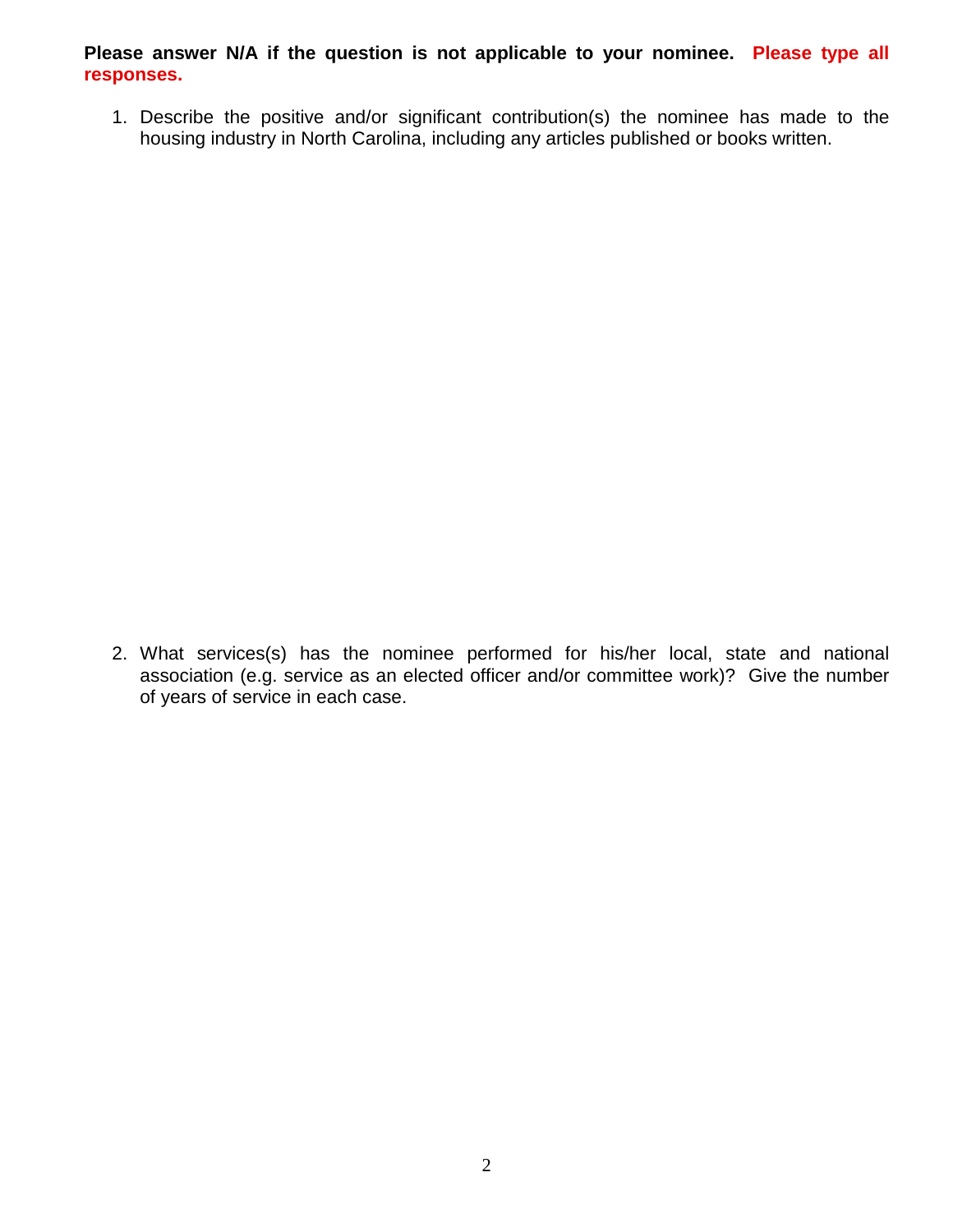3. What service(s) has the nominee performed in housing-related activities in the public sector at the local, state and national levels? Describe the position and give the number of years in each position (e.g. planning and zoning boards, advisory boards, etc.).

4. What volunteer service(s) has the nominee performed for his/her community (e.g. service on boards of charitable organizations, hospitals, the arts, etc.)?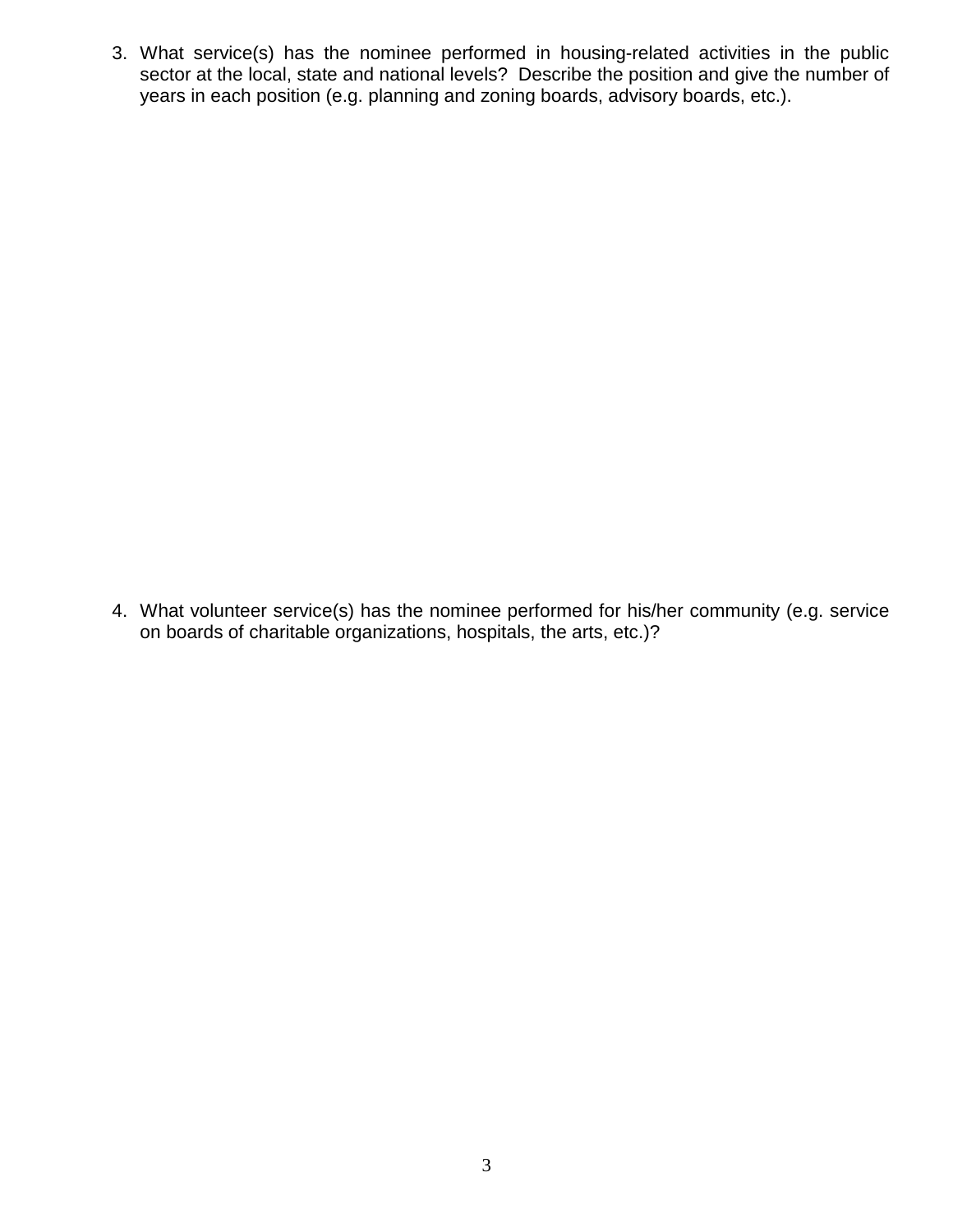5. What awards has the nominee received for meritorious service in the various positions that he/she has held in housing-related activities?

6. Describe any other noteworthy projects and/or programs for which the nominee has been responsible, not previously listed.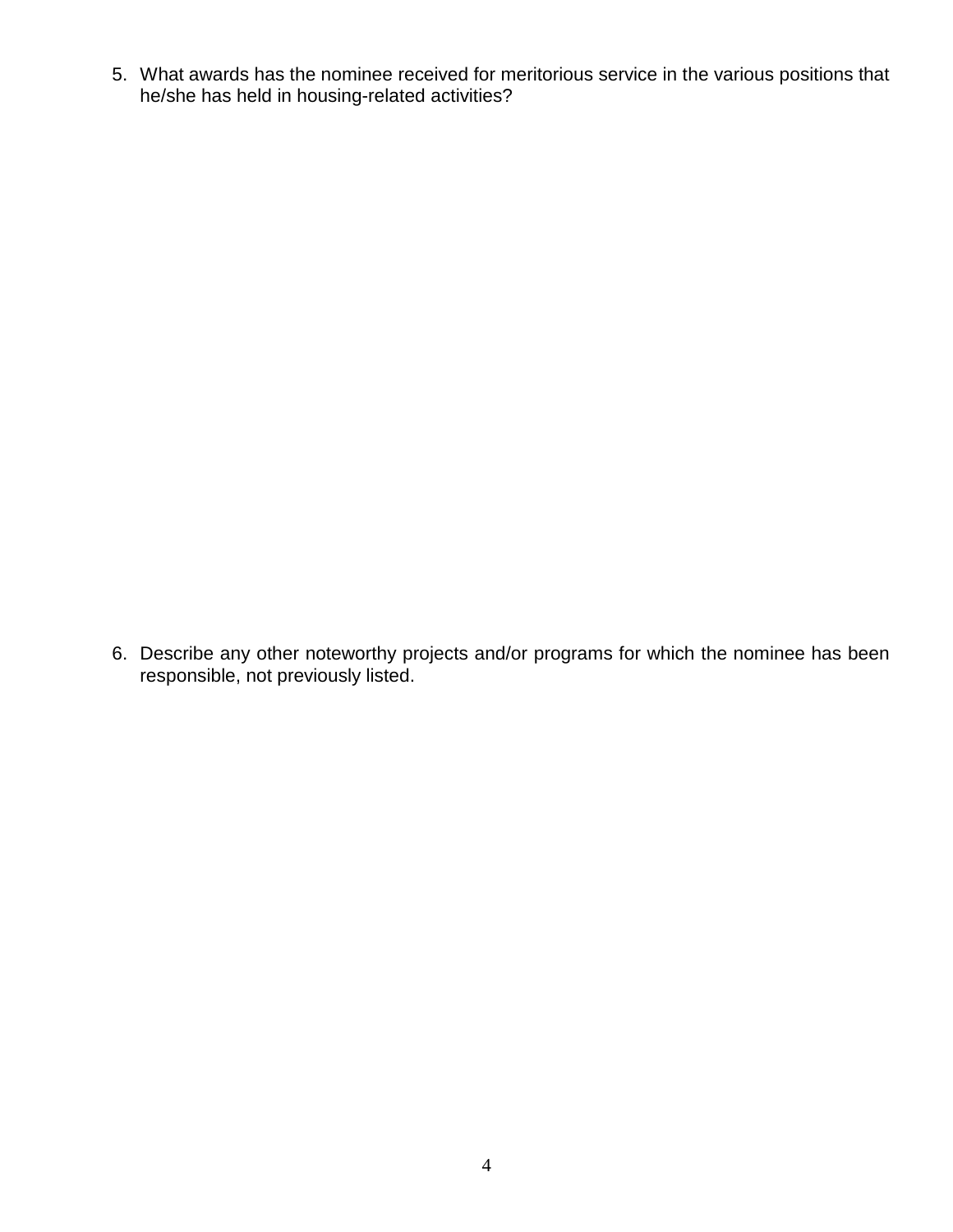7. How will the vision, creativity and innovations attributed to this individual have a lasting influence on the housing industry?

8. SUMMARY STATEMENT: I (We) believe \_\_\_\_\_\_\_\_\_\_\_\_\_\_\_\_\_\_\_\_\_\_\_\_\_(Candidate name) is of the highest integrity and good character and should be named to the North Carolina Housing Hall of Fame for the following reasons: